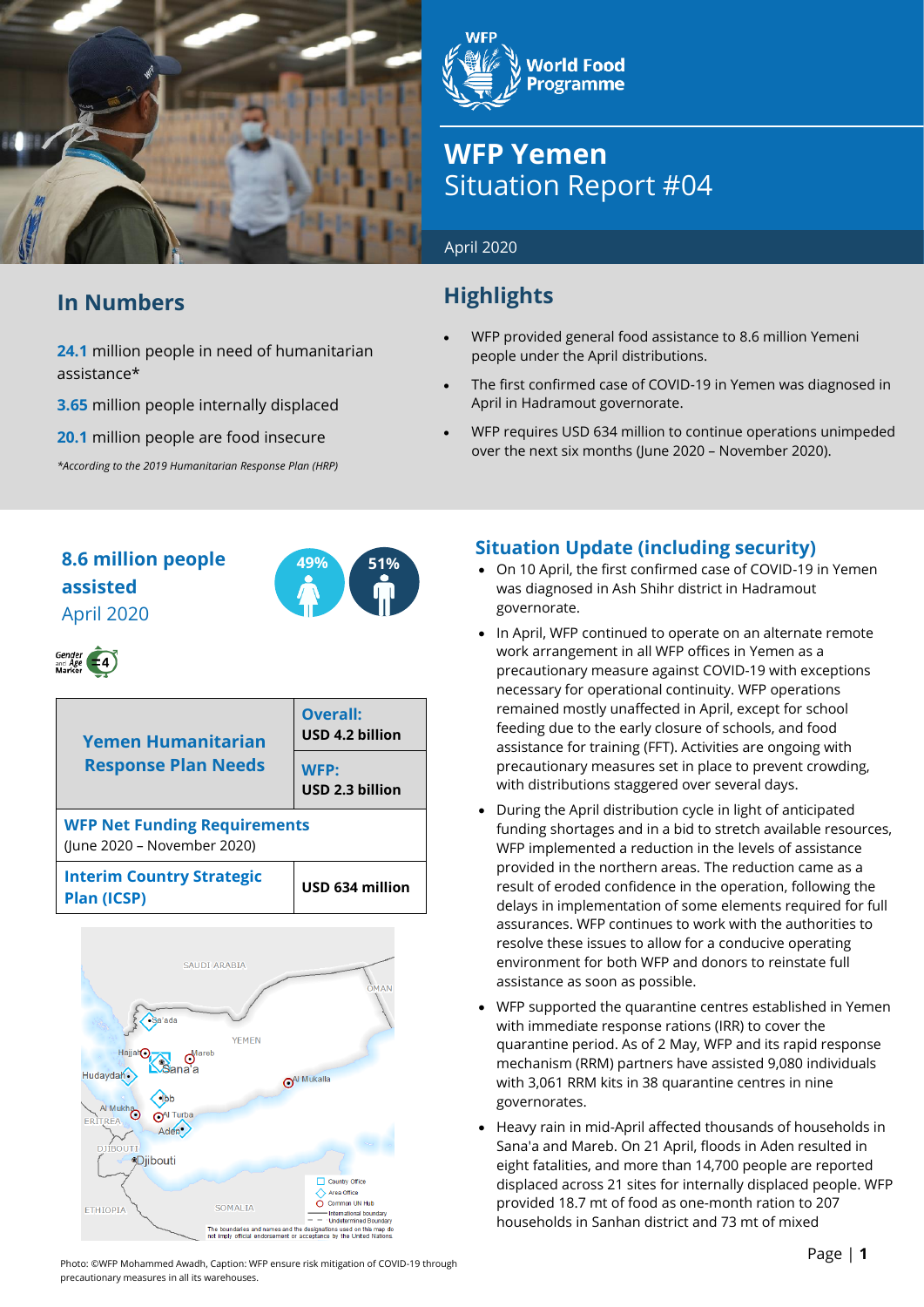commodities to 811 families in Sana'a city. In Aden, WFP assisted 2,000 families with hot meals for three days, followed by 1,500 IRR kits and 2,000 high-energy biscuits.

#### **WFP Response**

- Under the April cycle, WFP delivered food assistance to 8.6 million people in 22 governorates, out of the 8.9-million target. Of these, 6.4 million people received in-kind food assistance, 1.6 million people received commodity vouchers and 655,958 people received cash-based transfers.
- In response to the increased fighting and large-scale population displacement in Hudaydah governorate in 2018, the UN established a Rapid Response Mechanism (RRM) in June 2018 to assist newly displaced persons and ensure their most immediate needs are met. Displaced families are provided with WFP Immediate Response Rations (IRR) sufficient for five days. In April, WFP dispatched 10,000 RRM kits to UNFPA and its cooperating partners.
- Preparations in the northern governorates are ongoing to register 1.3 million households. In the southern governorates, over 1.2 million people have been biometrically registered against a target of 4 million.

## $\mathbb{R}^{n}$

#### **EXT** Livelihood and Resilience Projects

• In April, WFP reached 169,876 beneficiaries with cash transfers for their participation in food assistance for assets (FFA). Participants worked on over 310 assets, including rural road rehabilitation, water harvesting schemes and agricultural projects. Due to the COVID-19 outbreak, food assistance for training (FFT) activities in Sana'a continued to be suspended in April. WFP took precautionary measures to limit the risk of contagion among FFA participants by reducing the number of participants working at the same time in the same location and spreading awareness information.

### **School Feeding Programme**

• Following the early closure of schools in March, WFP has been implementing the take-home distributions to provide the students with their school feeding entitlements. These were already delivered to the schools before the spread of COVID-19 and the closure of the schools. The distributions are spread over several days to reduce crowding, and hygiene and proper distancing practices are strictly followed. In March and April, WFP reached 958,121 students with the take-home rations' distributions.

## **Nutrition Assistance**

• In April, WFP reached 150,951 children aged 6 to 59 months and 188,040 pregnant and lactating women and girls (PLWG) with its Targeted Supplementary Feeding Programme (TSFP) to treat moderate acute malnutrition (MAM). For MAM prevention, WFP reached 279,875 children aged 6 to 23 months and 369,680 PLW with its Blanket Supplementary Feeding Programme (BSFP).



- Under the April distribution plan, WFP dispatched 82,203 mt of food under the general food assistance programme.
- During April, supply chain has locally procured a total of 1,800 mt of sugar to fill the May pipeline break.
- Shipping operations have managed to bring 71,341 mt of cereals into the country in March. Shipping also received 254 containers holding 4,143 mt of mixed commodities.

### **Clusters and Common Services**

#### $\approx$ **Food Security and Agriculture Cluster (FSAC)**

- FSAC, WFP and FAO (the cluster lead agencies) have completed the Food Security and Livelihoods (FSLA) Assessment data collection in the Ansar Allah controlled areas.
- FSAC held an online minimum food basket technical working group (MFB TWiG) meeting on 20 April. The meeting focused on revisions of the cash value and composition of the current MFB in the context of COVID-19, and enhancement of its nutritional value.
- FSAC has developed a preparedness and response plan in the context of the COVID-19 outbreak. The document builds on the Inter-Agency Standing Committee (IASC), WFP, FAO, and the Global Food Security Cluster guidelines with necessary adjustments made to fit into the Yemeni context and role of FSAC.

# **Logistics Cluster**

- The Logistics Cluster supported 39 partners in April. It facilitated the inland road transport of 146 mt (491  $m^3$ ) of relief items to five locations across five districts and four governorates.
- 499 litres of fuel (petrol and diesel) were distributed from WFP-managed distribution points around Sana'a, Aden and Bajil. The Logistics Cluster received into storage 777 m<sup>3</sup> (124 mt) of cargo.
- 21 mt (150 m<sup>3</sup>) of cargo were transported by sea between Djibouti,Aden and Hudaydah.

## **Resourcing Update**

• Based on the Interim Country Strategic Plan, WFP urgently needs an additional USD 634 million to ensure operations can continue unimpeded over the next six months as per the following:

| <b>Activity</b>                            | <b>Funding requirement</b><br>in USD |
|--------------------------------------------|--------------------------------------|
| General food assistance                    | 500 million                          |
| Nutrition                                  | 64 million                           |
| Livelihoods                                | 62 million                           |
| <b>UNHAS</b>                               | 5 million                            |
| Logistics Cluster                          | 1 million                            |
| Emergency<br>Telecommunications<br>Cluster | 2 million                            |

**WFP** Page | **<sup>2</sup> Yemen** Situation Report #4 April 2020